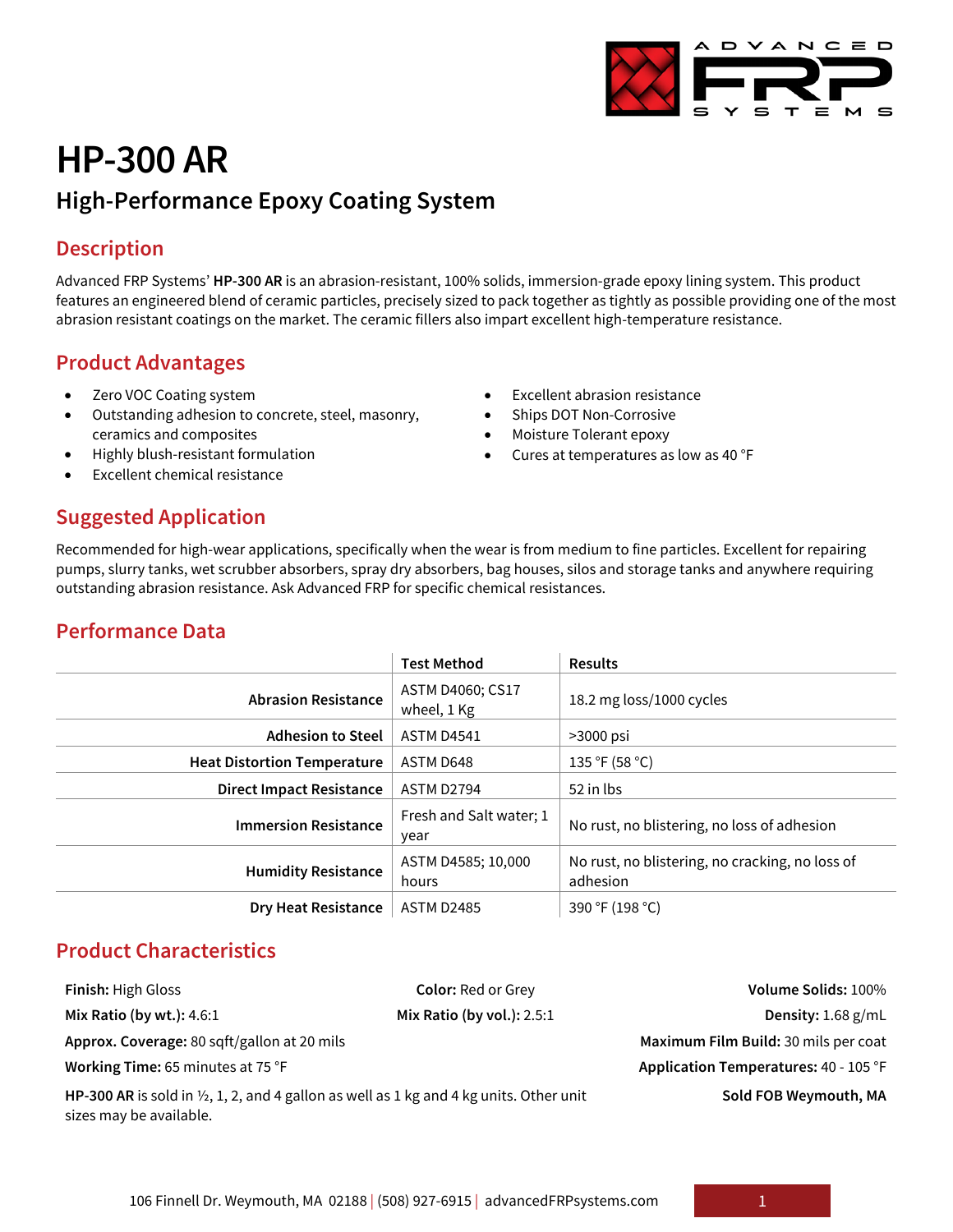

# **Cure Schedule**

| <b>Cures for Application</b>    | 50 °F (10 °C)  | 75 °F (24 °C) | 100 °F (38 °C) |
|---------------------------------|----------------|---------------|----------------|
| Dry to Touch                    | 14 hours       | 8 hours       | 4 hours        |
| Dry Hard                        | 36 hours       | 24 hours      | 12 hours       |
| Overcoat Window                 | 14 - 168 hours | 8 - 120 hours | 4 - 72 hours   |
| <b>Cures for Service</b>        | 50 °F (10 °C)  | 75 °F (24 °C) | 100 °F (38 °C) |
| Atmospheric                     | 36 hours       | 24 hours      | 12 hours       |
| Water Immersion                 | 48 hours       | 36 hours      | 24 hours       |
| <b>Full Chemical Resistance</b> | 168 hours      | 120 hours     | 72 hours       |

*Contact Advanced FRP Systems for elevated temperature post-cure information. Elevated temperature cures will increase chemical resistance and reduce return to service time.*

# **Application Information**

#### *All Advanced FRP Systems products should be installed by a certified applicator or with direct oversight by Advanced FRP Systems, Inc. This data sheet provides general application guidelines for HP-300 AR.*

#### *Contact Advanced FRP Systems for more information if your project has detailed coating specifications.*

Ensure air and substrate temperatures are between 40-105 °F and relative humidity is below 95%. Follow surface preparation guidelines below prior to coating.

Pour all of Part A – Hardener into Part B – Base and mix with low speed power agitator for 2-3 minutes. Using a paint stick or spatula, thoroughly scrape sides and bottom of unit. Mix with power mixer for an additional 2 minutes. Do not dilute Advanced FRP products.

**HP-300 AR** can be applied via brush, roller, conventional airless spray equipment or plural component, airless spray equipment. Consult Advanced FRP Application Guidelines for information on spraying **HP-300 AR**.

Stripe coating of all crevices, weld seems, corners and sharp angles is an essential part of good coating practices and should be done for all immersion services. Heavily pitted areas should be filled with **FRP Repair Putty** or other Advanced FRP resurfacing material prior to coating.

**HP-300 AR** should be applied at 10 - 30 mils per coat in 1 – 3 coats according to the specification for your project. Abrasion resistance is directly proportionate to film build so higher build provides longer life. A minimum of 30 mils is required for immersion service.

After the coating system has cured, the dry film thickness should be measured by non-destructive dry film thickness gauges to verify minimum application thickness. The coating system should be free of all pinholes and holidays which can be tested through high voltage spark testing. The cured film should be essentially free of runs, sags, inclusions, and other defects. All coating deficiencies should be repaired and allowed to cure prior to return to service.

# **Surface Preparation**

**Steel (Immersion Service):** Remove all oil and grease from surface with an SSPC-SP 1 Solvent Wipe prior to blasting. Abrasive Blast to an SSPC-SP 10 Near white metal blast with a sharp angular profile of 2 - 3 mils (50 - 75 microns).

**Steel (Atmospheric Corrosion):** Remove all oil and grease from surface with an SSPC-SP 1 Solvent Wipe. Minimum surface preparation of SSPC-SP 2 Hand Tool Cleaning must be performed. For enhanced performance, an SSPC-SP 6 Commercial Blast Cleaning with an angular surface profile of 1.5+ mils should be used.